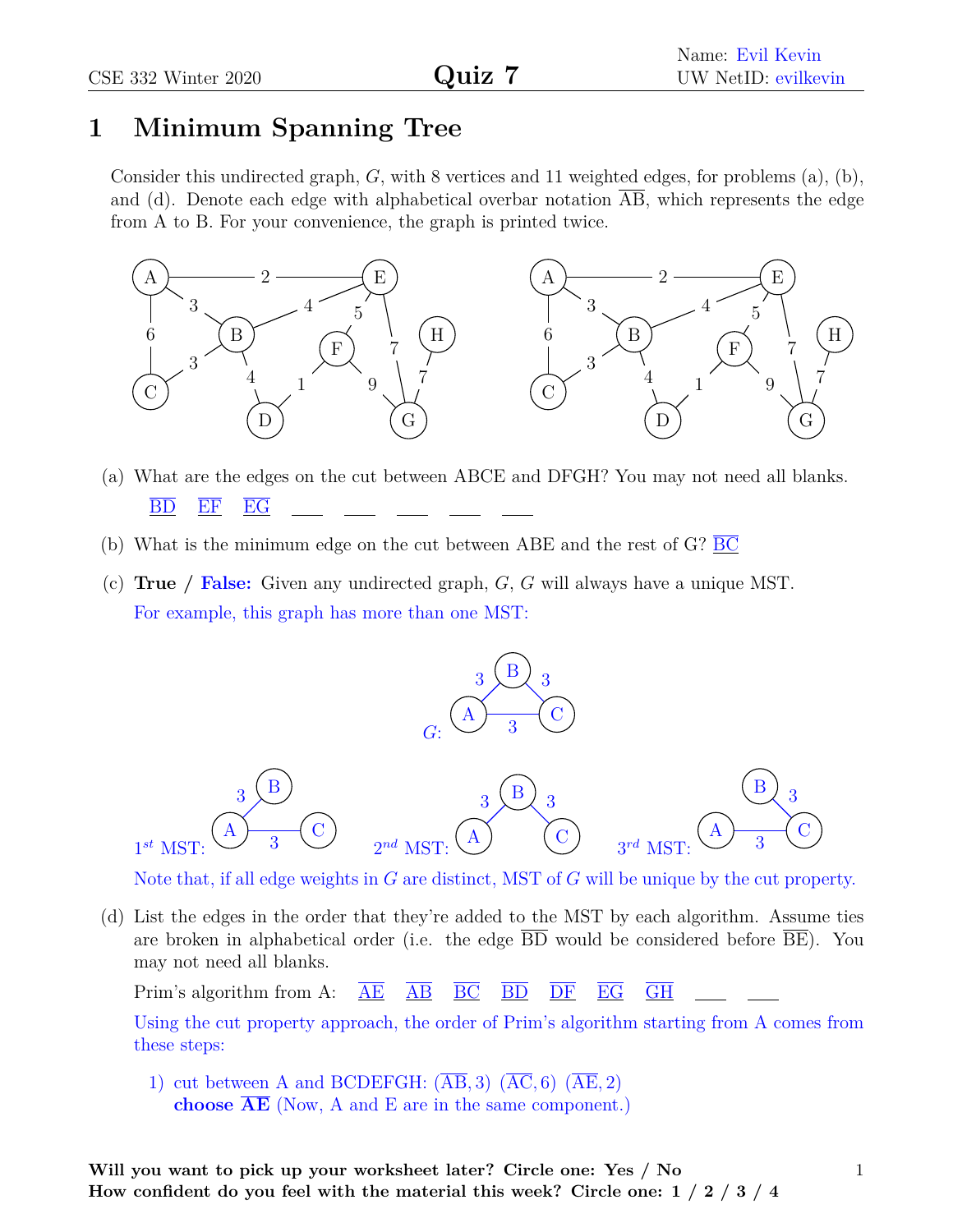| CSE 332 Winter 2020                                                                                 | Quiz 7                                                                                                                                 | Name: Evil Kevin<br>UW NetID: evilkevin                                                               |
|-----------------------------------------------------------------------------------------------------|----------------------------------------------------------------------------------------------------------------------------------------|-------------------------------------------------------------------------------------------------------|
| choose AB                                                                                           | 2) cut between AE and BCDFGH: $(\overline{AB}, 3)$ $(\overline{AC}, 6)$ $(\overline{BE}, 4)$ $(\overline{EF}, 5)$ $(\overline{EG}, 7)$ |                                                                                                       |
| choose BC                                                                                           | 3) cut between ABE and CDFGH: $(\overline{AC}, 6)$ $(\overline{BC}, 3)$ $(\overline{BD}, 4)$ $(\overline{EF}, 5)$ $(\overline{EG}, 7)$ |                                                                                                       |
| choose $\overline{BD}$                                                                              | 4) cut between ABCE and DFGH: $(\overline{BD}, 4)$ $(\overline{EF}, 5)$ $(\overline{EG}, 7)$                                           |                                                                                                       |
| $choose \overline{DF}$                                                                              | 5) cut between ABCDE and FGH: $(\overline{\text{DF}}, 1)$ $(\overline{\text{EF}}, 5)$ $(\overline{\text{EG}}, 7)$                      |                                                                                                       |
| 6) cut between ABCDEF and GH: $(\overline{EG}, 7)$ $(\overline{FG}, 9)$<br>$choose$ $\overline{EG}$ |                                                                                                                                        |                                                                                                       |
| 7) cut between ABCDEFG and H: (GH, 7)<br>choose GH                                                  |                                                                                                                                        |                                                                                                       |
| Kruskal's algorithm:                                                                                | $\overline{BC}$<br>$\overline{\mathrm{BD}}$ $\overline{\mathrm{EG}}$<br>$\overline{AB}$<br>AE<br>DF                                    | $\rm GH$                                                                                              |
|                                                                                                     |                                                                                                                                        | $\epsilon$ ) We are trying to find the MST of a graph where the edge weights only range between 0 and |

(e) We are trying to find the MST of a graph where the edge weights only range between 0 and 255. One TA suggests that it is possible to find the MST in a time faster than  $O(|E| \log |E|)$ . Is this true? If so, briefly explain how this can be done. If not, briefly explain why.

It is possible by modifying Kruskal's algorithm! In Kruskal's, sorting edges takes the most time,  $O(|E|log|E|)$ . Since the edge weights only range between 0 and 255, we can have a hash table with 256 buckets to store edges. Edge's hashCode will just be the weight itself. By using this approach, edge weights are sorted naturally in  $O(|E|)$ . We can consider edges bucket by bucket starting at bucket zero and so on.

For example, the hash table could look something like:

$$
\begin{array}{c}\n0 \rightarrow \\
1 \rightarrow (\overline{\text{DF}}, 1) \\
2 \rightarrow (\overline{\text{AE}}, 2) \\
3 \rightarrow (\overline{\text{AB}}, 3) \rightarrow (\overline{\text{BC}}, 3) \\
4 \rightarrow (\overline{\text{BD}}, 4) \rightarrow (\overline{\text{BE}}, 4) \\
5 \rightarrow (\overline{\text{EF}}, 5) \\
255 \rightarrow \\
\end{array}
$$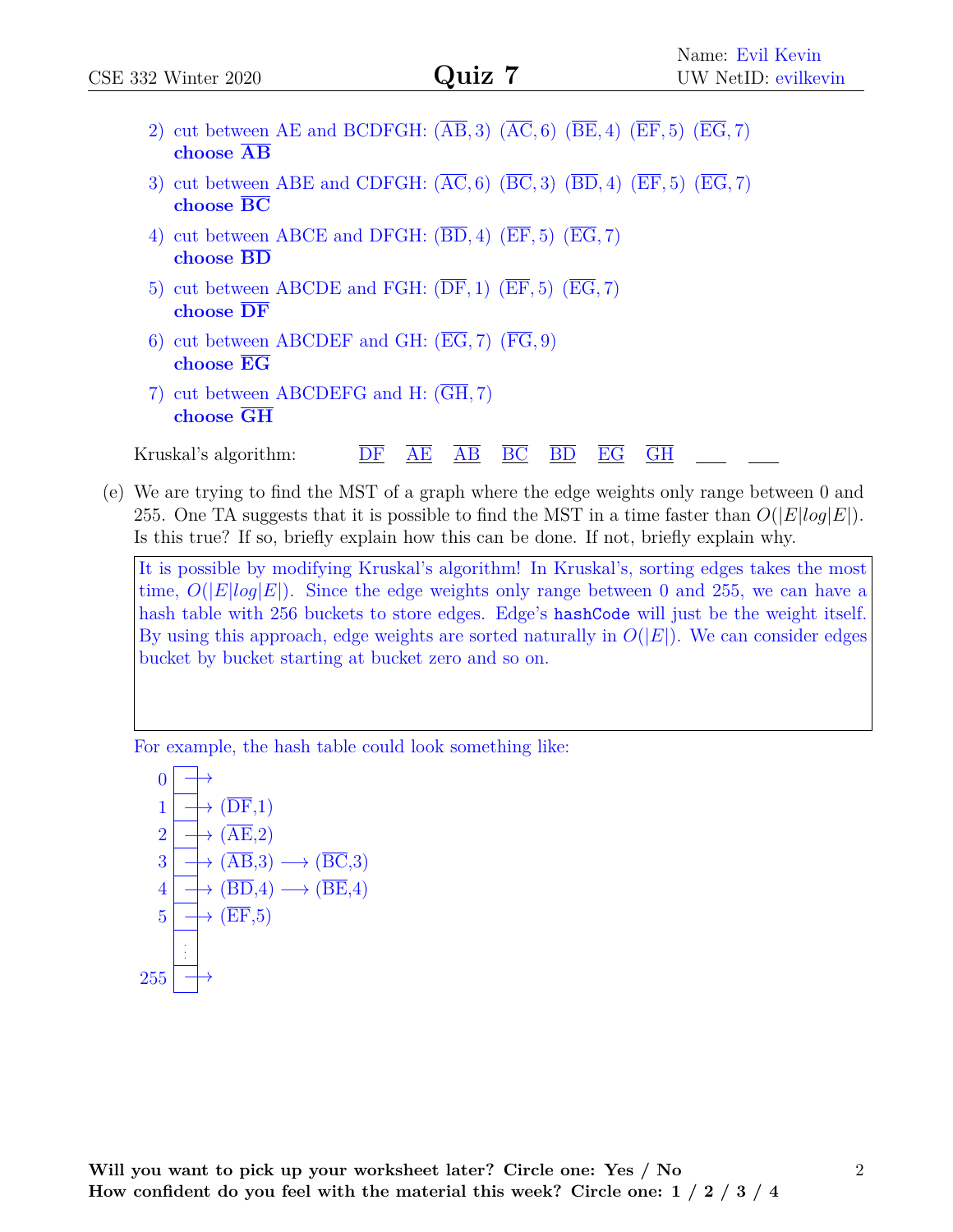(f) **(Optional)** Give a scenario where Prim's algorithm is more preferred than Kruskal's algorithm.

Prim's algorithm runs in  $O(|V|log|V| + |E|log|V|)$  and Kruskal's algorithm runs in  $O(|E|log|E| + E \cdot f(|V|) + V \cdot g(|V|)$  where  $f(|V|)$  is the runtime of isConnected and  $g(|V|)$  is the runtime of connect from your choice of Union Find. For example, weighted quick-union by size and weighted quick-union by height have  $O(log|V|)$  runtime for both connect and isConnected. Kruskal's will run slower in a dense graph where number of edges is very large due to the sorting. In that case, Prim's is more preferred than Kruskal's.

Note: the optimal union find with path compression would run very fast (in amortized  $O(\alpha(n))$  where  $\alpha(n)$  < 5 for any value of *n* that can be written in this physical universe). More information in [Wikipedia.](https://en.wikipedia.org/wiki/Disjoint-set_data_structure#Time_complexity)

Pseudocode for Kruskal's algorithm:

```
Kruskal(Graph G):
   initialize MST to be an empty edge list
   sort G. edges() by weights \setminus \ O(|E|\log|E|)for each edge e(u, v, w) in G.edges(): \\ loop for |E| times
        if isConnected(u, v) is true: \setminus \mathcal{V} runs in f(|V|)continue; \\ because connecting u and v will cause a cycle
        \\ at this point, u and v are in different components
        connect(u, v) \\ runs in g(|V|); called at most |V|-1 times
        MST.add(e)
   return MST
```
Note that, if  $MST.size() == G.f. vertices().size() - 1$ , in other word</u>, number of edges in the MST equals to  $|V| - 1$ , we can also break the loop because the MST is sucessfully built.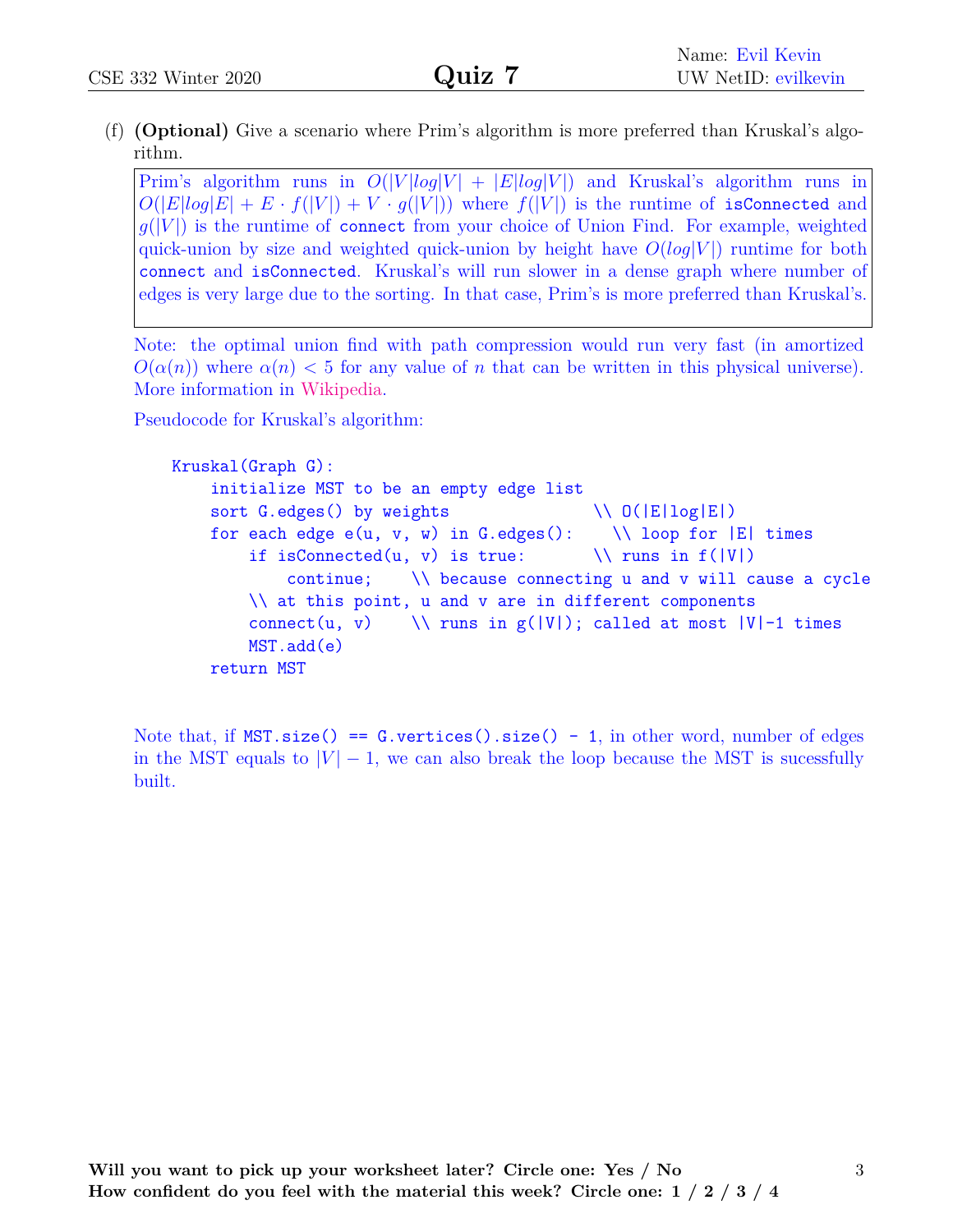## **2 Single-Source & Single-Pair Shortest Path**

(a) For the graph below, run Dijkstra's algorithm to find **single-source** shortest paths from A to every other vertices. You must show your work at every step and give the vertex order visited by Dijkstra's algorithm, assuming that we always visit alphabetically earlier vertex first if there are multiple valid choices. The first step is provided for you.



| Fringe:  |                         |                      |
|----------|-------------------------|----------------------|
| Vertex   | Priority                | Removed?             |
|          |                         | Yes                  |
| B        | $\infty$ $2$            | Yes                  |
| $\Gamma$ | $\overline{\infty}$ 4 3 | Yes                  |
| I)       | $\infty$ 1              | Yes                  |
| E        | $\infty$ 6              | Yes                  |
| H        | $\overline{\infty}$ 11  | $\operatorname{Yes}$ |

| Vertex        | distTo                | edgeToVertex                    |
|---------------|-----------------------|---------------------------------|
|               |                       |                                 |
| В             | $\infty$ $2$          | ΑR                              |
| $\mathcal{C}$ | $\infty$ 43           | $\overline{AC}$ $\overline{DC}$ |
| Ð             | $\overline{\infty}$ 1 |                                 |
| E             | $\infty$ 6            | CE                              |
| F             | $\infty$ 14 11        | $\overline{F}$ $\overline{F}$   |

(b) **(Optional)** Draw the shortest paths tree (SPT) resulting from the shortest paths found by Dijkstra's algorithm in problem 2(a).



(c) Using the graph from problem 2(a), suppose we are trying to find a **single-pair** shortest path from A to F. Specify your heuristic function for A\* Search by **circling any possible numbers for**  $h(E)$  that returns the **wrong shortest paths tree**.

 $h(A) = 0$  $h(B) = 10$  $h(C) = 9$  $h(D) = 15$  $h(E) = -3$  0 5 9 (11) (14  $h(F) = 0$